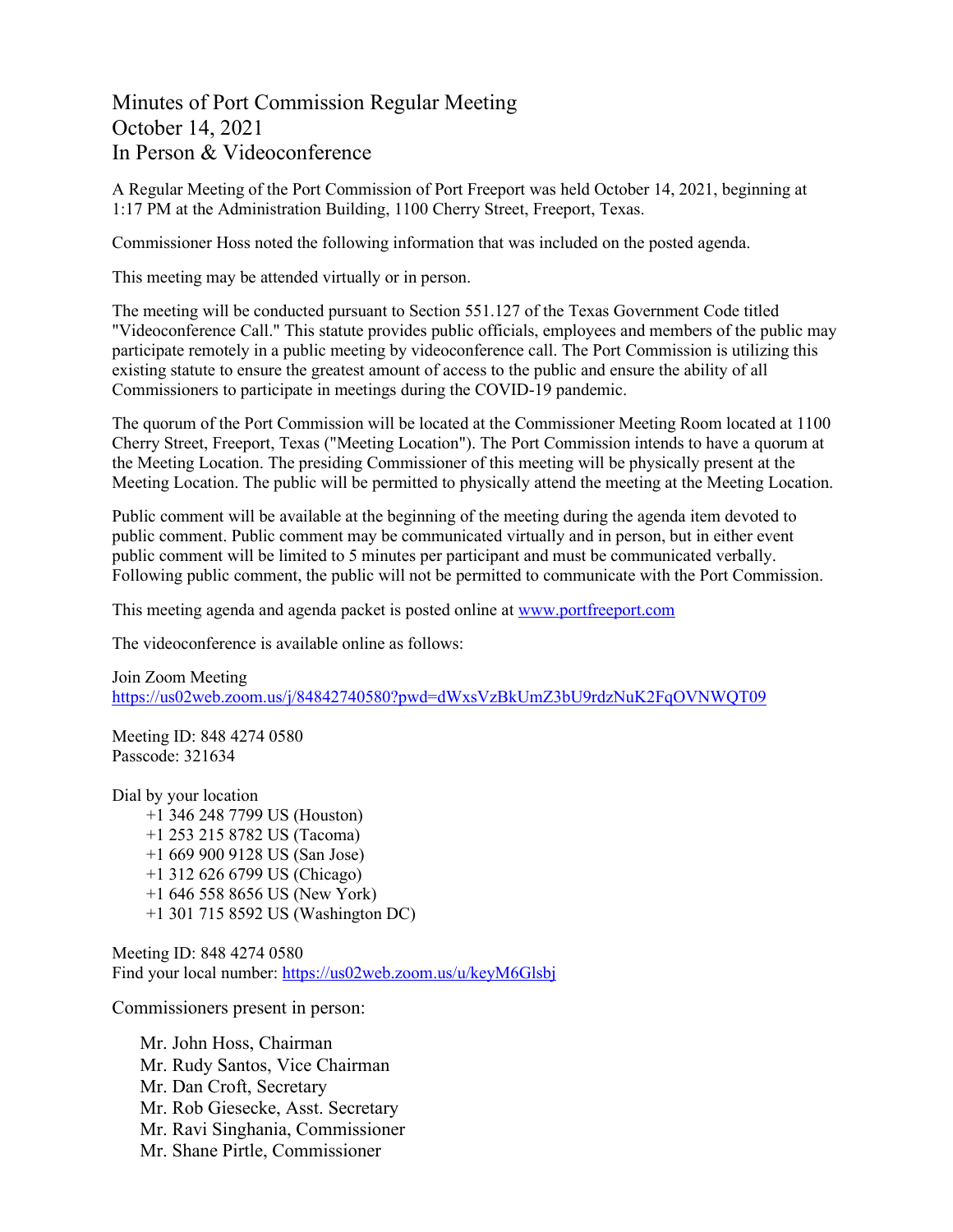Staff Members Present:

Mr. Matt Allen, Legal Counsel Ms. Phyllis Saathoff, Executive Director/CEO Mr. Rob Lowe, Director of Administration/CFO Mr. Al Durel, Director of Operations Mr. Mike Wilson, Director of Economic Development & Freight Mobility Mr. Jason Hull, Director of Engineering Mr. Chris Hogan, Director of Protective Services Mr. Jason Miura, Director of Business & Economic Development Mr. Brandon Robertson, Network Systems Manager Ms. Missy Bevers, Executive Assistant Ms. Mary Campus, Controller Ms. Tricia Vela, Public Affairs Assistant Mr. Nick Malambri, Engineering Specialist

Also, present:

Mr. Bobby Fuller, Texas Port Ministry Mr. Ryan Wilhelm, McCarthy Building Companies Ms. Barbara Fratila Mr. Henry Chambless

- 1. CONVENE OPEN SESSION in accordance with Texas Government Code Section 551.001, et. seq., to review and consider the following:
- 2. Invocation Mr. Bobby Fuller, Texas Port Ministry
- 3. Pledge of Allegiance U.S. Flag and Texas Flag
- 4. Roll Call Commissioner Hoss noted that all Commissioners were present in the board room.
- 5. Public Comment There were no public comments
- 6. Approval of minutes from a Regular Meeting held September 23, 2021.

A motion was made by Commissioner Croft to approve the minutes as presented. The motion was seconded by Commissioner Giesecke with all Commissioners present voting in favor of the motion.

7. Receive reports from Executive Director/CEO and/or Port staff on activities and matters related to COVID-19 health safety matters, administrative affairs, financial results, facility engineering matters, operations and vessel activity, port safety matters, port security matters, Port tenant updates, USCOE, and other related port affairs.

Ms. Saathoff gave an update on the Port Freeport Golf Tournament benefitting Texas Port Ministry which will be held October 18 stating that a total of \$76,650 has been committed in sponsorships and 43 golf teams have been secured for the two-flight format. Ms. Saathoff mentioned the FOX Business News interview with Ms. Margaret Kidd, who is the Program Director/Supply Chain & Logistics Technology Instructional Assistant Professor at the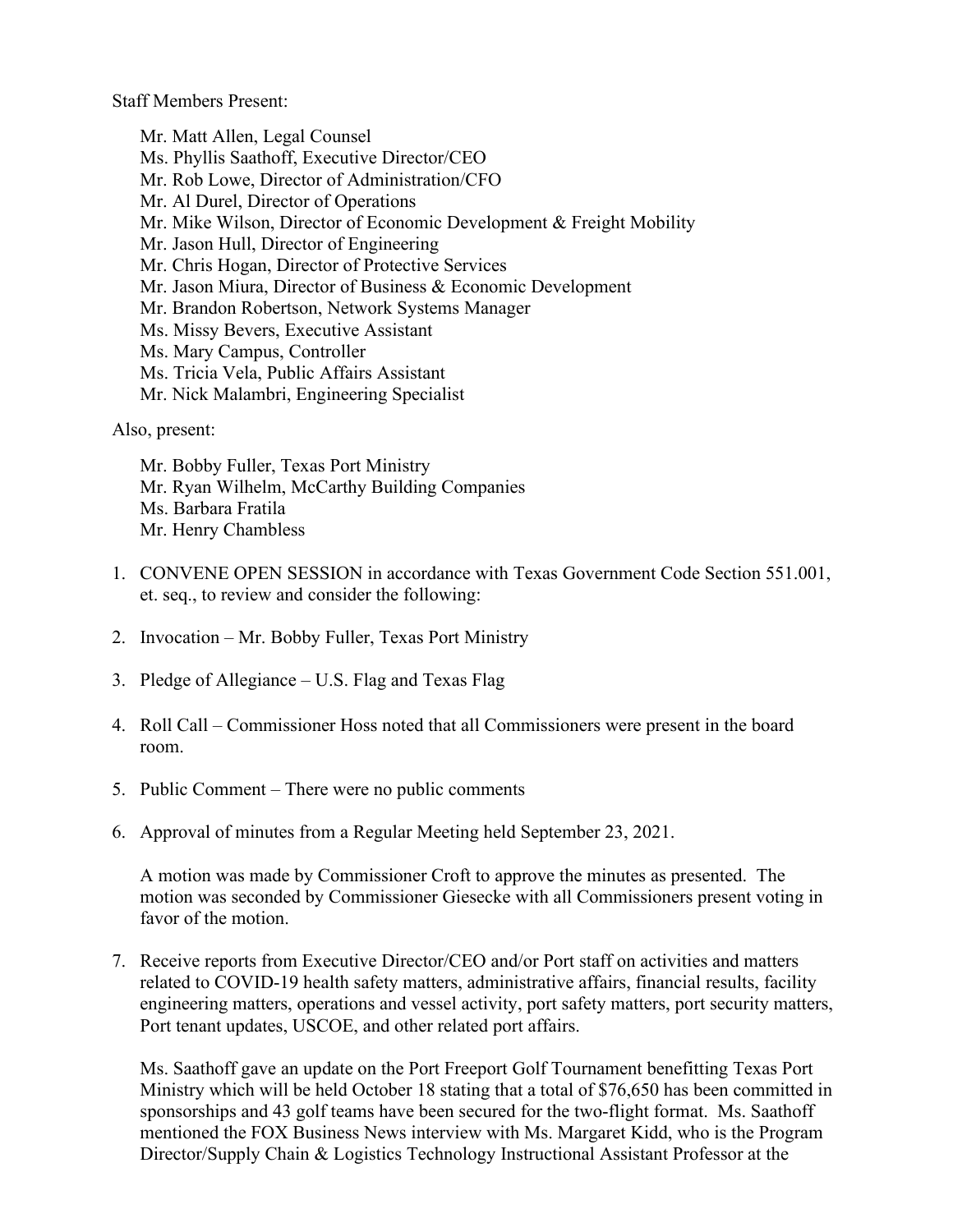University of Houston, and a good partner to Port Freeport. Ms. Kidd had the opportunity to highlight the region's ports and mentioned Port Freeport in her interview. Mr. Miura reported on the Breakbulk Americas Conference recently held in Houston where Port Freeport participated and also hosted a Customer Appreciation Reception that was well attended. Ms. Saathoff reported attending the AAPA Annual Convention in Austin along with Commissioners Singhania and Giesecke. She also reported attending the Automotive Logistics & Supply Chain Conference in Detroit with Mr. Miura where they had the opportunity to interface with a number of OEM's. Mr. Montgomery with ILA recently shared statistics for the contract year October 20 – September 21 stating the ILA manhours worked at Port Freeport during this timeframe were 316,000 hours generating a payroll of \$10.2 million payroll which is up \$1.5 million from prior year. Compared to 2016, it is a 69% increase from 187,000 hours and a payroll of \$6.188 million. Mr. Durel gave an update on the recent incident where a catamaran capsized in the channel. Commissioner Hoss asked if procedures will be created for use in future incidents similar to this. Ms. Saathoff stated that staff will meet with the OSS Advisory Committee to address this matter.

8. Receive report from Commissioners on matters related to meetings and conferences attended, Port presentations and other related Port Commission matters.

Commissioner Giesecke reported attending the AAPA Annual Convention in Austin as well as a Pearland Chamber Elected Officials event.

Commissioner Singhania also reported attending the AAPA Annual Convention as well as the Breakbulk Conference, Friends of River (FOR) Breakfast and Glenn Hegar Luncheon.

Commissioner Santos reported attending the Breakbulk Conference.

Commissioner Croft reported attending the JA Business Hall of Fame event, FOR Breakfast, and BC Economic Development Alliance Board Meeting. He also noted he will participate in a virtual public meeting regarding Texas Gulf Link this evening.

Commissioner Pirtle reported attending the Roughneck Blowout Banquet, 36A Executive Committee Meeting, Alliance Quarterly Luncheon, JA Hall of Fame, Boys &Girls Club Golf Tournament, FOR Breakfast and FOR Fundraiser.

9. Approval to ratify purchase orders to Diver Overhead Door in the amount of \$43,100 and Strategic Roofing Solutions in the amount of \$443,716 for the emergency repairs related to damages from Hurricane Nicholas.

As previously discussed at the last meeting, Mr. Hull notified the Port Commission of the damages on various buildings due to Hurricane Nicholas and this item is to ratify the emergency purchase orders issued for repairs. Staff recommends approval.

A motion was made by Commissioner Santos to ratify the purchase orders for both Diver Overhead Door and Strategic Roofing Solutions. The motion was seconded by Commissioner Pirtle with all Commissioners present voting in favor of the motion.

10. Discussion regarding appointment of an Ad-Hoc Committee to review extension of legal services contract with Cordoba Law Firm.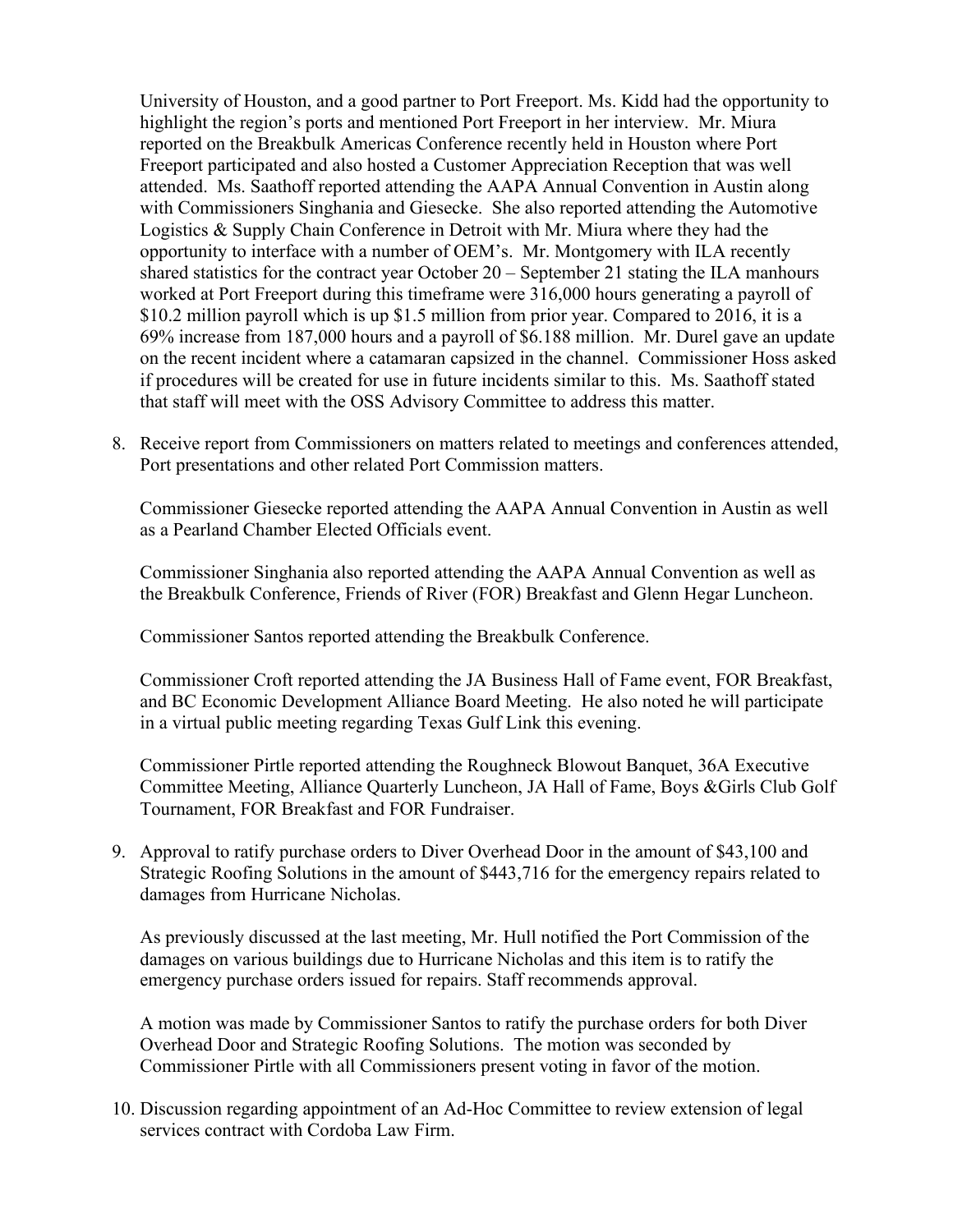Commissioner Hoss stated that he and Ms. Saathoff received a letter from Cordoba Law Firm stating their rates would be increasing. Since the law firm also represents the Port Commission, Commissioner Hoss suggested an Ad-Hoc Committee be set up to discuss the rate increase/changes. Commissioner Hoss asked for an additional Commissioner to serve on the committee along with himself and Ms. Saathoff. Commissioner Singhania suggested Commissioner Santos or Commissioner Croft to serve on the committee. After further discussion between Commissioners regarding their concerns, Commissioner Santos accepted the nomination to serve on the committee.

- 11. EXECUTIVE SESSION in accordance with Subchapter D of the Open Meetings Act, Texas Government Code Section 551.001, et. seq., to review and consider the following:
	- A. Under authority of Section 551.071 (Consultation with Attorney) for discussion regarding:
		- 1. Consultation with attorney to discuss pending litigation.
		- 2. Consultation with attorney to discuss potential litigation.
	- B. Under authority of Section 551.072 (Deliberation Concerning Real Property Matters) for discussion regarding:
		- 1. Discussion regarding the potential exchange, lease, or value of real property located in Freeport, Texas, including but not limited to the are known as the East End of Freeport and bordered by or adjacent to the following streets: FM1495; East 2<sup>nd</sup> Street; Terminal Street and East 8<sup>th</sup> Street in Freeport, Texas.
		- 2. The potential purchase, exchange, lease, or value of real property located at Port Freeport, including but not limited to the real property located at and contiguous to Berths 1, 2, 5 and 7.
		- 3. The potential exchange, lease, or value of real property located at Port Freeport, including but not limited to Parcel 14.
	- C. Under authority of Section 551.074 (Deliberation of Personnel Matters) for discussion regarding:
		- 1. Deliberation regarding the appointment, employment, evaluation, reassignment, duties of a public officer or employee, including but not limited to: Executive Director/CEO, Chief Financial Officer, Director of Operations, Director of Engineering, Director of Protective Services, Director of Economic Development and Director of Business & Economic Development.
	- 12. RECONVENE OPEN SESSION to review and consider the following:
	- 13. Discuss and consider action resulting from Executive Session for Executive Director/CEO.

Commissioner Hoss stated the Port Commission discussed the performance of the CEO during executive session and asked the chairman of the Personnel Advisory Committee for the recommendation. Commissioner Singhania stated they are all very pleased with the last year's overall performance.